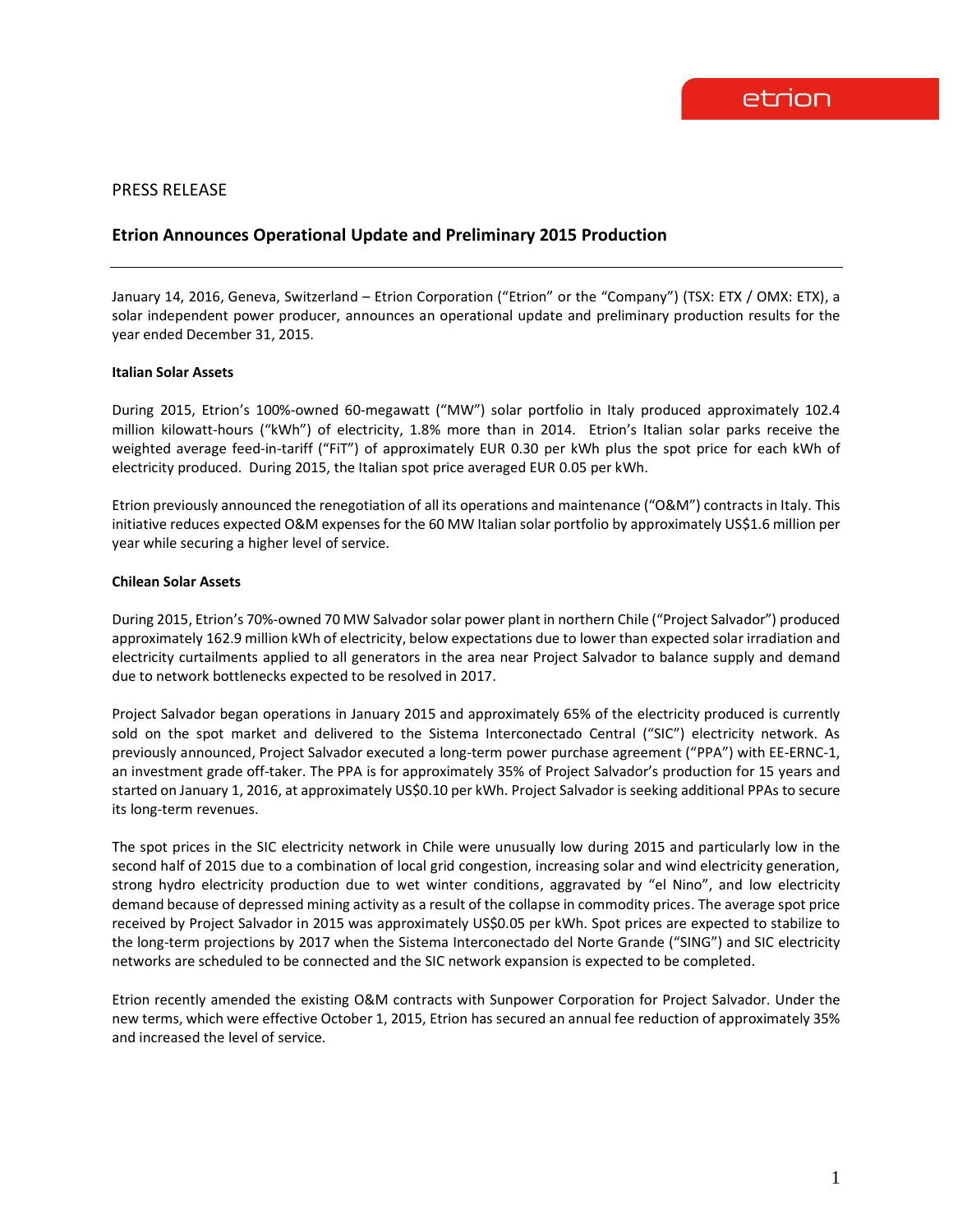#### **Japanese Solar Assets**

During 2015, Etrion's 87%-owned 9.3 MW Mito solar project in the Ibaraki Prefecture of Japan produced a total of approximately 5.5 million kWh of electricity, well above expectations. All five sites of the Mito cluster have been operational since August 2015. Under the Japanese FiT program, the Mito project has a 20-year PPA with Tokyo Electric Power Company ("TEPCO") whereby the project receives ¥40 per kWh (currently equivalent to approximately US\$0.34 per KWh) of electricity produced.

Etrion's 87%-owned 24.7 MW Shizukuishi solar project is under construction on one site in the Iwate Prefecture of Japan. The Shizukuishi project is fully funded, on schedule and is expected to be operational by the third quarter of 2016. The Shizukuishi project has a 20-year PPA with the Tohoku Electric Power utility at ¥40 per kWh. Project construction is proceeding on budget.

## **Japanese Backlog**

Etrion's Japanese backlog of 76 MW (gross) of solar power projects in Japan is expected to be shovel-ready in the first half of 2016. Estimated total project costs of US\$3.0 million per MW are expected to be funded with 10%-15% equity and 85%-90% non-recourse project debt. Etrion's net project equity required is estimated to be approximately US\$5.5 million in 2016 and US\$5.2 million in 2017. Etrion plans to finance these requirements with a combination of unrestricted cash, distributions from existing operations and partial sale of projects, as required. The Company does not plan to issue any equity to fund this backlog.

### **About Etrion**

Etrion Corporation is an independent power producer that develops, builds, owns and operates utility-scale solar power generation plants. The Company owns 139 MW of installed solar capacity in Italy, Chile and Japan. Etrion has a 25 MW solar project under construction in Japan and is also actively developing greenfield solar power projects in Japan and Chile. The Company is listed on the Toronto Stock Exchange in Canada and the NASDAQ OMX Stockholm exchange in Sweden under ticker symbol "ETX". Etrion's largest shareholder is the Lundin family, which owns approximately 24% of the Company's shares directly and through various trusts.

For additional information, please visit the Company's website at www.etrion.com or contact:

Paul Rapisarda – Chief Financial Officer Telephone: +41 (22) 715 20 90

*Note: The capacity of power plants in this release is described in approximate megawatts on a direct current ("DC") basis, also referred to as megawatt-peak ("MWp").*

*Etrion discloses the information provided herein pursuant to the Swedish Securities Market Act. The information was submitted for publication at 08:05 Central European Time (CET) on January 14, 2016.*

## *Forward-Looking Information:*

*This press release contains certain "forward-looking information". All statements, other than statements of historical fact, that address activities, events or developments that Etrion believes, expects or anticipates will or may occur in the future (including, without limitation, statements relating to expected reductions in O&M expenses for Etrion's Italian solar portfolio, the expected stabilization of spot electricity prices in Chile, the anticipated timing for the Shizukuishi project to become operational and for Etrion's Japanese development projects to be shovel-ready and anticipated project costs and financing requirements for the Japanese development projects). This forward-looking information reflects the current expectations or beliefs of Etrion based on information currently available to it as well as certain assumptions (including assumptions as to the impact of the renegotiated O&M contracts for the Italian*